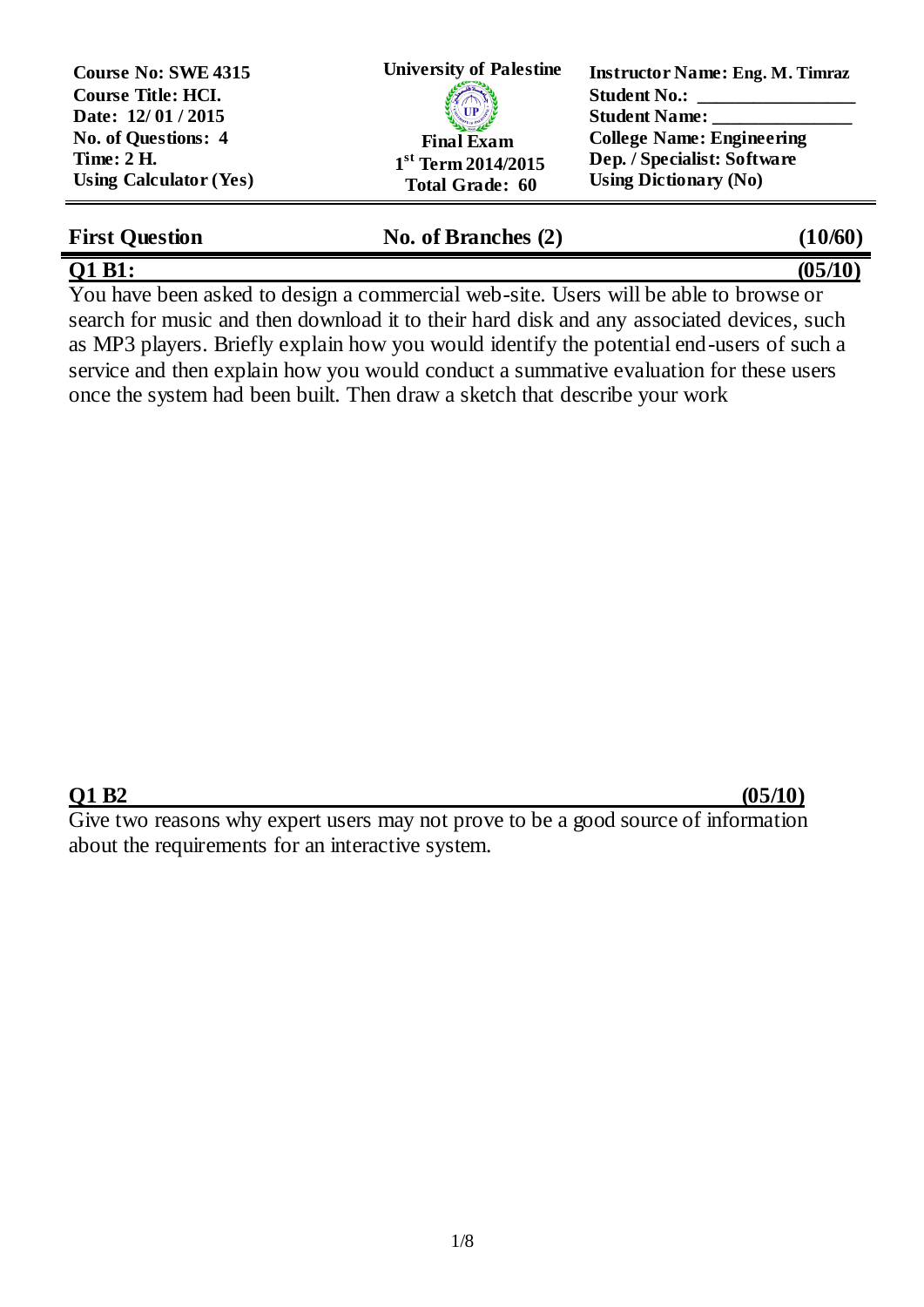| <b>Course No: SWE 4315</b><br><b>Course Title: HCI.</b><br>Date: 12/01/2015<br>No. of Questions: 4<br>Time: 2 H.<br><b>Using Calculator (Yes)</b> | <b>University of Palestine</b><br><b>Final Exam</b><br>$1st$ Term 2014/2015<br><b>Total Grade: 60</b> | <b>Instructor Name: Eng. M. Timraz</b><br><b>Student No.:</b><br><b>Student Name:</b><br><b>College Name: Engineering</b><br>Dep. / Specialist: Software<br><b>Using Dictionary (No)</b> |
|---------------------------------------------------------------------------------------------------------------------------------------------------|-------------------------------------------------------------------------------------------------------|------------------------------------------------------------------------------------------------------------------------------------------------------------------------------------------|
| $\mathbf{C}_{\mathbf{0}}$ and $\mathbf{O}_{\mathbf{0}}$                                                                                           | $N_0$ of Dwanghog $(2)$                                                                               | (20K)                                                                                                                                                                                    |

| <b>Second Question</b> | No. of Branches (3)                                                                 | (20/60) |
|------------------------|-------------------------------------------------------------------------------------|---------|
| <b>O2 B1:</b>          |                                                                                     | (05/20) |
|                        | Imagina that you are developing a new mobile phone camera that automatically shares |         |

Imagine that you are developing a new mobile phone camera that automatically shares photos between social circles as each picture is taken. Describe what kind of features in the photo sharing camera would support each of the three models/theories.

### **Q2 B2**: **(05/20)**

Q2 B2:<br>Name two differences between long and short term memory.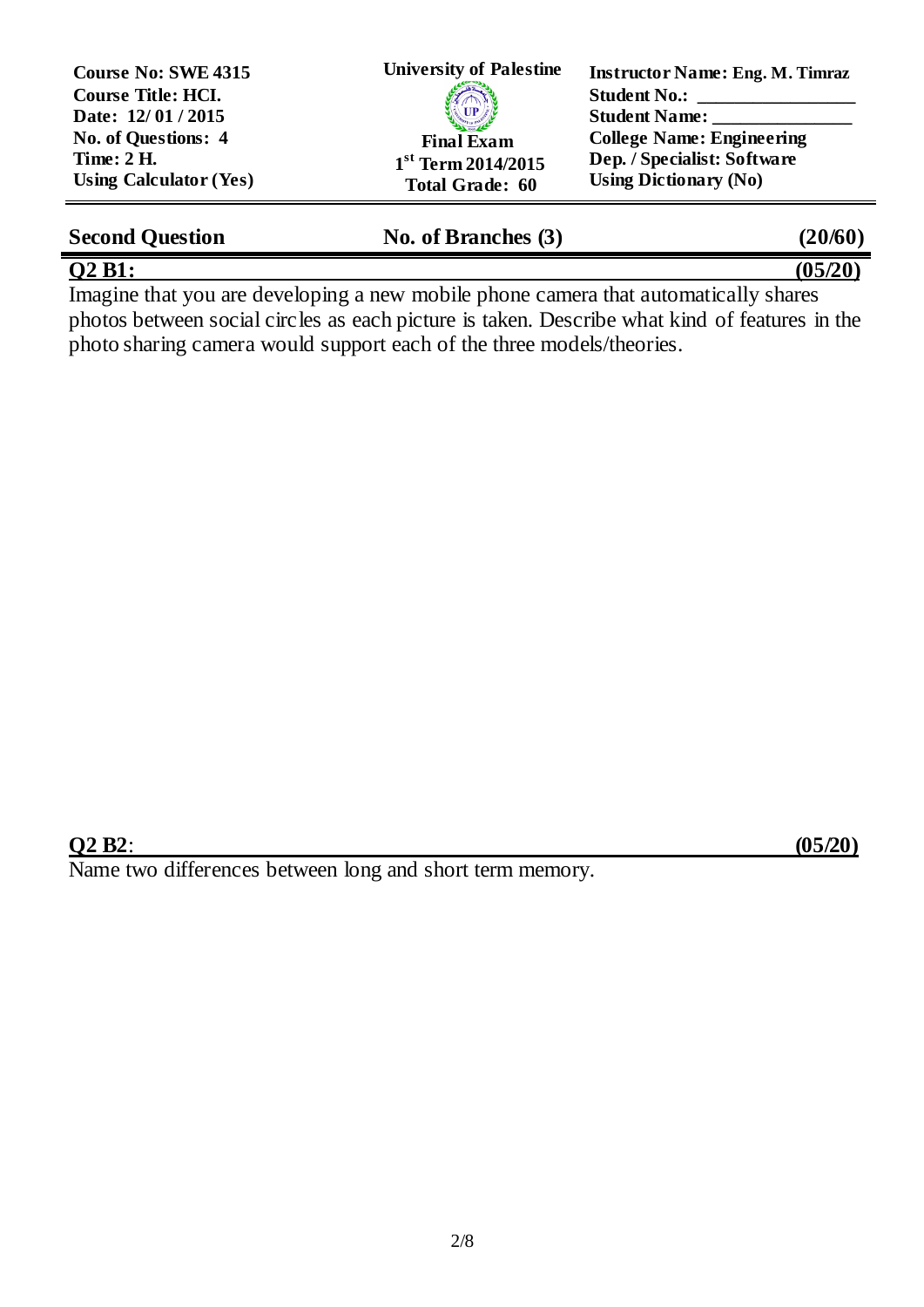| <b>Course No: SWE 4315</b>    | <b>University of Palestine</b>   | <b>Instructor Name: Eng. M. Timraz</b> |
|-------------------------------|----------------------------------|----------------------------------------|
| <b>Course Title: HCI.</b>     |                                  | <b>Student No.:</b>                    |
| Date: 12/01/2015              | <b>UP &amp; SALLARY AND BEAM</b> | <b>Student Name:</b>                   |
| No. of Questions: 4           | <b>Final Exam</b>                | <b>College Name: Engineering</b>       |
| <b>Time: 2 H.</b>             | $1st$ Term 2014/2015             | Dep. / Specialist: Software            |
| <b>Using Calculator (Yes)</b> | <b>Total Grade: 60</b>           | Using Dictionary $(N0)$                |

## **Q2 B3: (10/20)**

You have an application to communicate and manage with doctors work schedules time in hospital.

Choose a name for this program? With the stated reason?

Choose a logo for this program and try to draw it?

Determine the most dominant colors in the main GUI of the program with the stated reason?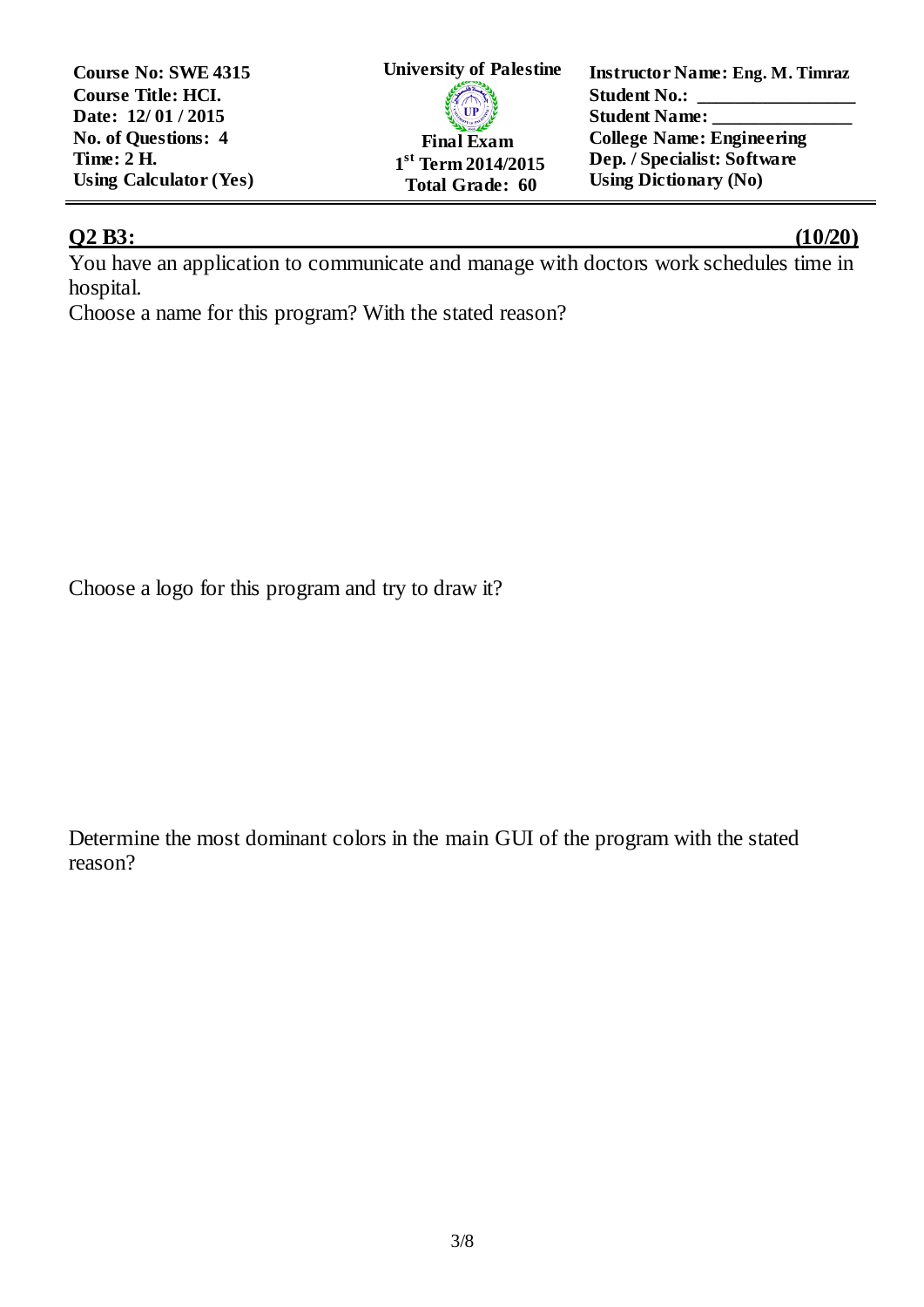| <b>Q3:</b>    | $\boldsymbol{\Lambda}$<br><b>Branches</b> |         |
|---------------|-------------------------------------------|---------|
| <b>Q3 B1:</b> |                                           | (05/20) |

Briefly describe two situations when you might use a tracker ball rather than a mouse.

# **Q3 B2: (05/20)**

Name three different dialogue styles? Explain your answer with drawing.

### **Q3 B3: (05/20)**

Briefly explain why it is important to choose an appropriate font and point size when designing interactive software and any associated documentation.

## **Q3 B4: (05/20)**

There are three types of human memory. List them.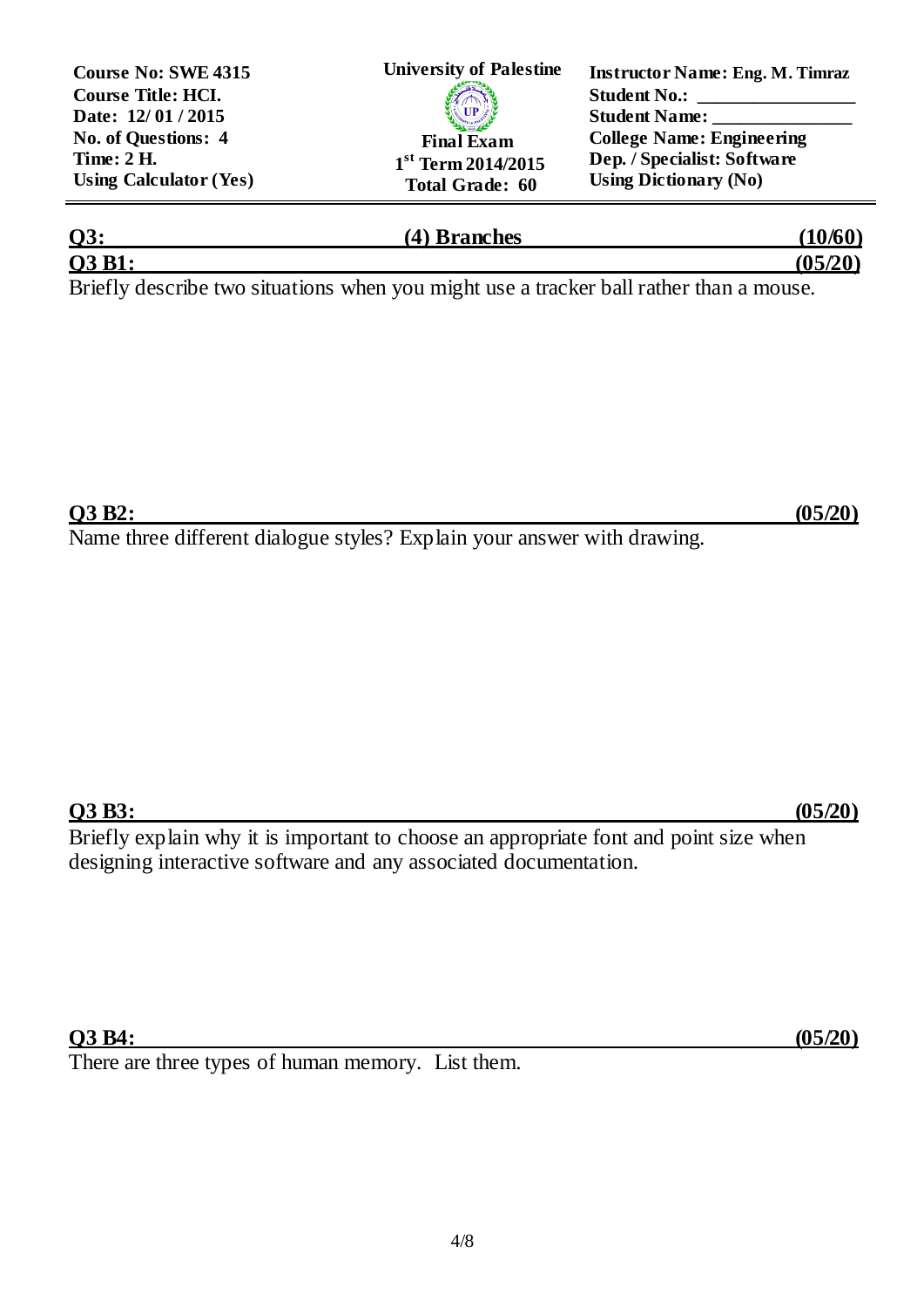| <b>Course No: SWE 4315</b>    | <b>University of Palestine</b> | <b>Instructor Name: Eng. M. Timraz</b> |
|-------------------------------|--------------------------------|----------------------------------------|
| <b>Course Title: HCI.</b>     | $45/10^{14}$                   | <b>Student No.:</b>                    |
| Date: 12/01/2015              | <b>SAMILY READY</b>            | <b>Student Name:</b>                   |
| No. of Questions: 4           | <b>Final Exam</b>              | <b>College Name: Engineering</b>       |
| Time: 2 H.                    | $1st$ Term 2014/2015           | Dep. / Specialist: Software            |
| <b>Using Calculator (Yes)</b> | <b>Total Grade: 60</b>         | Using Dictionary $(N0)$                |

**Fouth Question No. of Branches (2) (10/60)**

**Q4 B1: (05/10)**

The following screen-shot is taken from the Microsoft XP operating system. As can be seen, it helps users to manage the security settings for their computer.



Briefly describe the main features that are you feel will support the user of this operating system. (Hint: you do not need to describe the detailed operation of any of the particular services; you do need to comment of the interface design, choice of widgets etc).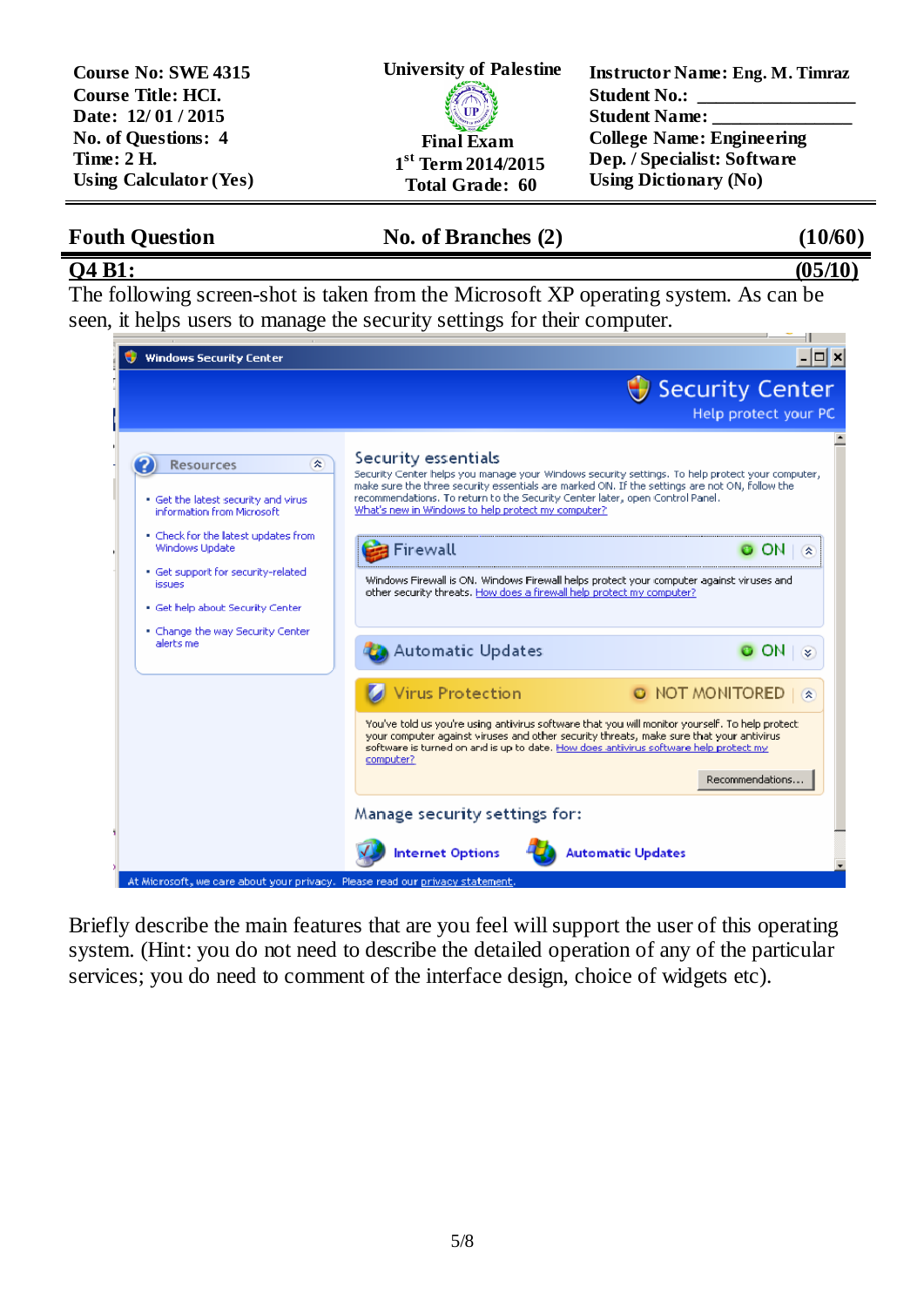**Course No: SWE 4315 Course Title: HCI. Date: 12/ 01 / 2015 No. of Questions: 4 Time: 2 H. Using Calculator (Yes)**



**Instructor Name: Eng. M. Timraz Student No.: Student Name: College Name: Engineering Dep. / Specialist: Software Using Dictionary (No)**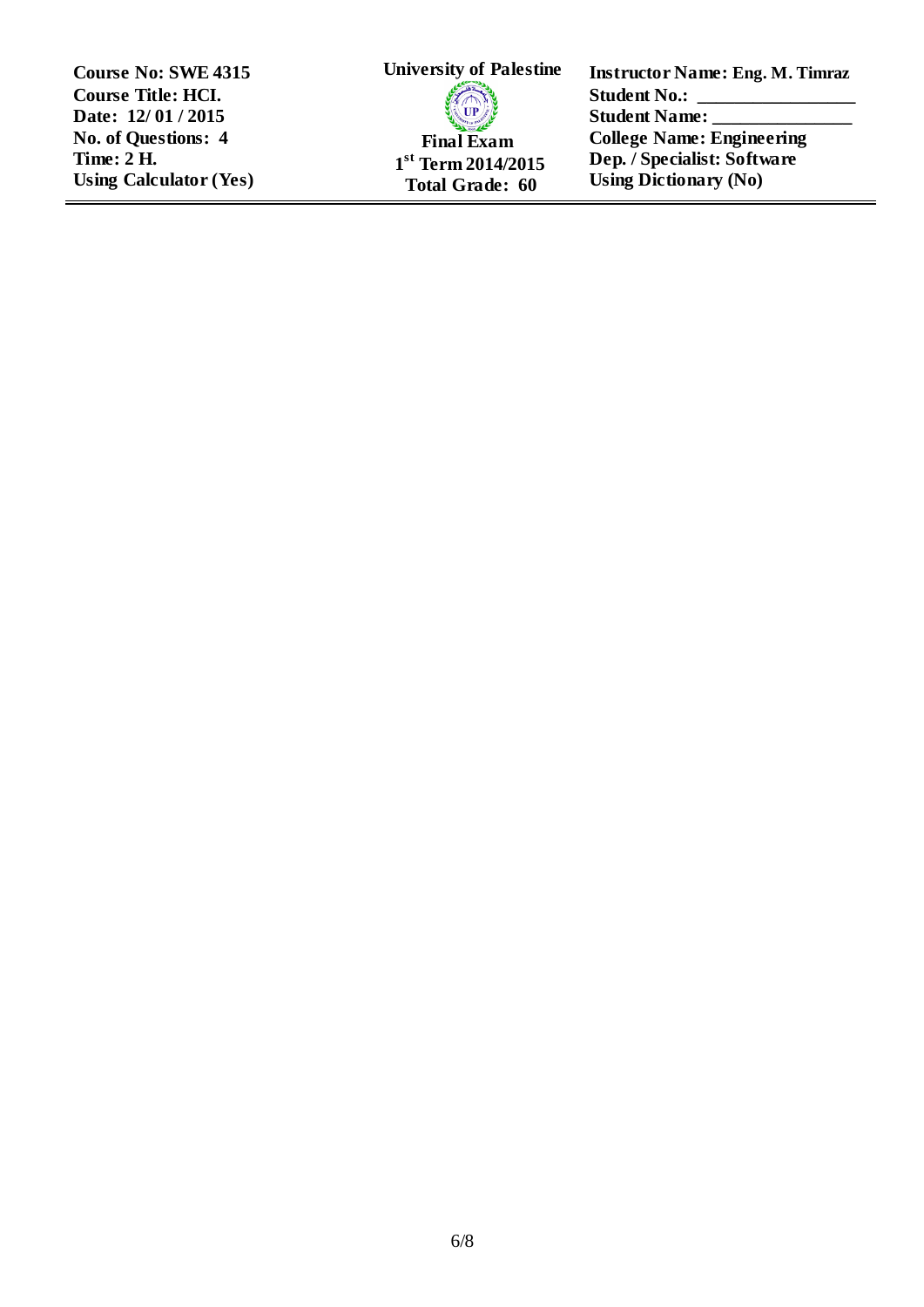**Course No: SWE 4315 Course Title: HCI. Date: 12/ 01 / 2015 No. of Questions: 4 Time: 2 H. Using Calculator (Yes)**



**Instructor Name: Eng. M. Timraz Student No.: Student Name: College Name: Engineering Dep. / Specialist: Software Using Dictionary (No)**

# **Q4 B2: (05/10)**

The following screen-shot is taken from the Microsoft Word help system.

| Microsoft Word Help                                                                                                                                                                                                                                                                                                                                                                                                                                                                                                                                                                                                                                                                                                                                                                                                                                                                  |                                                                                                                                                                                                                                                                                                                                                                                                                   |
|--------------------------------------------------------------------------------------------------------------------------------------------------------------------------------------------------------------------------------------------------------------------------------------------------------------------------------------------------------------------------------------------------------------------------------------------------------------------------------------------------------------------------------------------------------------------------------------------------------------------------------------------------------------------------------------------------------------------------------------------------------------------------------------------------------------------------------------------------------------------------------------|-------------------------------------------------------------------------------------------------------------------------------------------------------------------------------------------------------------------------------------------------------------------------------------------------------------------------------------------------------------------------------------------------------------------|
| 相々 ⇒ 骨酢                                                                                                                                                                                                                                                                                                                                                                                                                                                                                                                                                                                                                                                                                                                                                                                                                                                                              |                                                                                                                                                                                                                                                                                                                                                                                                                   |
| Contents Answer Wizard   Index                                                                                                                                                                                                                                                                                                                                                                                                                                                                                                                                                                                                                                                                                                                                                                                                                                                       | Find and replace text or formatting                                                                                                                                                                                                                                                                                                                                                                               |
| What would you like to do?<br>Type your question here and then click<br>Search<br>Search<br>Select topic to display:<br>Ways to get assistance while you work<br>Troubleshoot file conversions<br>Set e-mail options<br>Troubleshoot finding and replacing text<br>Find and replace text or formatting<br>Type text<br>Overview of Click and Type<br>Replace selected text as you type<br>Type over existing text<br>Troubleshoot searching for files<br>Troubleshoot automatically correcting ty<br>Use Click and Type to insert and format<br>Specify fonts to use when converting file<br>Overview of AutoCorrect<br>AutoCorrect doesn't automatically correi<br>How to get started with Word 2000<br>How to obtain the Microsoft Office 2000<br>I can't access the Microsoft Office Updal<br>Get Help for Visual Basic for Applications<br>Finding Hanja in the Hanja dictionary | What do you want to do?<br>Find text<br><b>Find specific formatting</b><br>Replace text<br>Replace specific formatting<br>Find and remove text or character formatting<br>Find and replace paragraph marks, page breaks, and other items<br>Find and replace noun or adjective forms or verb tenses<br>Fine-tune a search by using wildcard characters<br>Not sure which choice you want?<br>Additional resources |

Briefly describe any features of this or similar help systems that you think offer the greatest support to novice users.